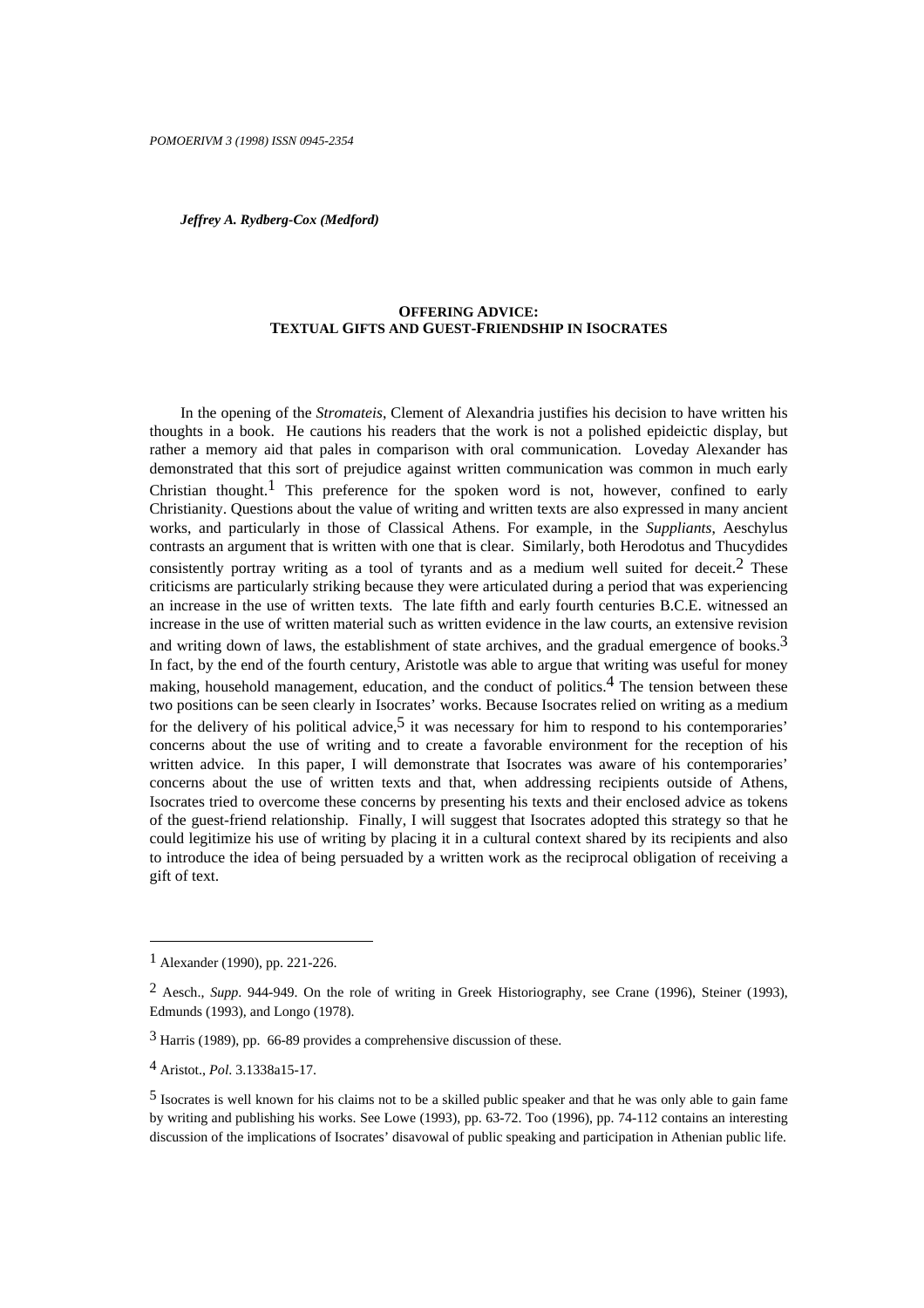## ,

Discussions about the practice of writing in fifth and fourth century sources do not reflect a complete mistrust of the medium, but rather an awareness of both its positive and negative aspects.<sup>6</sup> For example, written laws are commonly praised because they protect people from the caprice of individual rulers. This can be seen in the *Suppliants* when Theseus claims that written laws provide equal treatment for all citizens while unwritten laws lead to tyranny. Similarly, in the *Statesman*, the stranger suggests that monarchy is the best form of rule when it is restrained by written laws but that it is the worst form of government when written laws do not exist.<sup>7</sup> Other authors praise written texts because they can be used to record the details of a business transaction. This is illustrated by a passage in the *Against Timarchos* when Aeschines describes the rationale for written contracts. Aeschines writes, "For you all know that we make contracts because we do not trust each other, so that the person who has not violated the written agreement can obtain a verdict of the courts against the one who has."<sup>8</sup>

These statements must, however, be balanced with other passages that reflect concerns about written texts. For example, in the *Rhetoric*, Aristotle points out that a speaker can argue for the sanctity of written contracts when they support his case and challenge them when they do not.<sup>9</sup> Further, Athenian juries were aware that documents could be forged and required that written evidence be supplemented with witnesses.<sup>10</sup> Several Athenian authors also point out that written laws do not, by themselves, provide protection against abuses of power. In the *Cyropaedia*, Xenophon argues that, although Cyrus understood the value of written laws, he still believed that it was necessary for him to supplement these laws with his own observations, orders, and punishments.<sup>11</sup> Neither is this observation confined to thinking about monarchs. Demosthenes, in the *Against Meidias*, paints a comic picture of the inability of written laws on their own to help someone who has suffered injustice. Demosthenes writes, "What strength do the laws have? If someone is wronged and cries out, will the laws come forward and offer assistance? No. They are only bits of writing with no power to accomplish this sort of thing. Where then is there power? In yourselves, if you uphold them and always make them powerful to help those in need." $12$ 

# $II.$

Isocrates was clearly aware of this sort of ambivalence about written texts. For example, in the *Trapeziticus*, he argues that the written evidence in the case had been tampered with or forged. Similarly, in the *Antidosis*, he explicitly argues that custom is superior to written law for insuring

<sup>6</sup> Harris (1989), pp. 90-93 catalogs many of the negative attitudes about writing while Thomas (1992), pp. 130- 132 argues that writing was viewed much more positively in Classical Greece than in much modern scholarship.

<sup>7</sup> Eur., *Supp*. 430. Plat., *Stat*. 301d-302e. Compare Demosth. 23.74, Plat., *Laws* 891a.

<sup>8</sup> Aeschin. 1.161. Compare Demosth. 19.38-40, 23.162, 28.5.

<sup>9</sup> Arist., *Rhet*. 1376b. See Demosth. 29.21, 32.1-2, 33.35.

<sup>10</sup> See Demosth. 2.1, 19.36, 19.174. Calhoun (1914).

<sup>11</sup> Xen. , *Cyrop*. 8.1.22. Compare Aristot., *Pol*. 1286a-1287b, Aristot., *Rhet*. 1374a-1375b, Lys. 10.7, 11.4. See Harris (1989), p. 90 n. 119.

<sup>12</sup> Demosth. 21.224.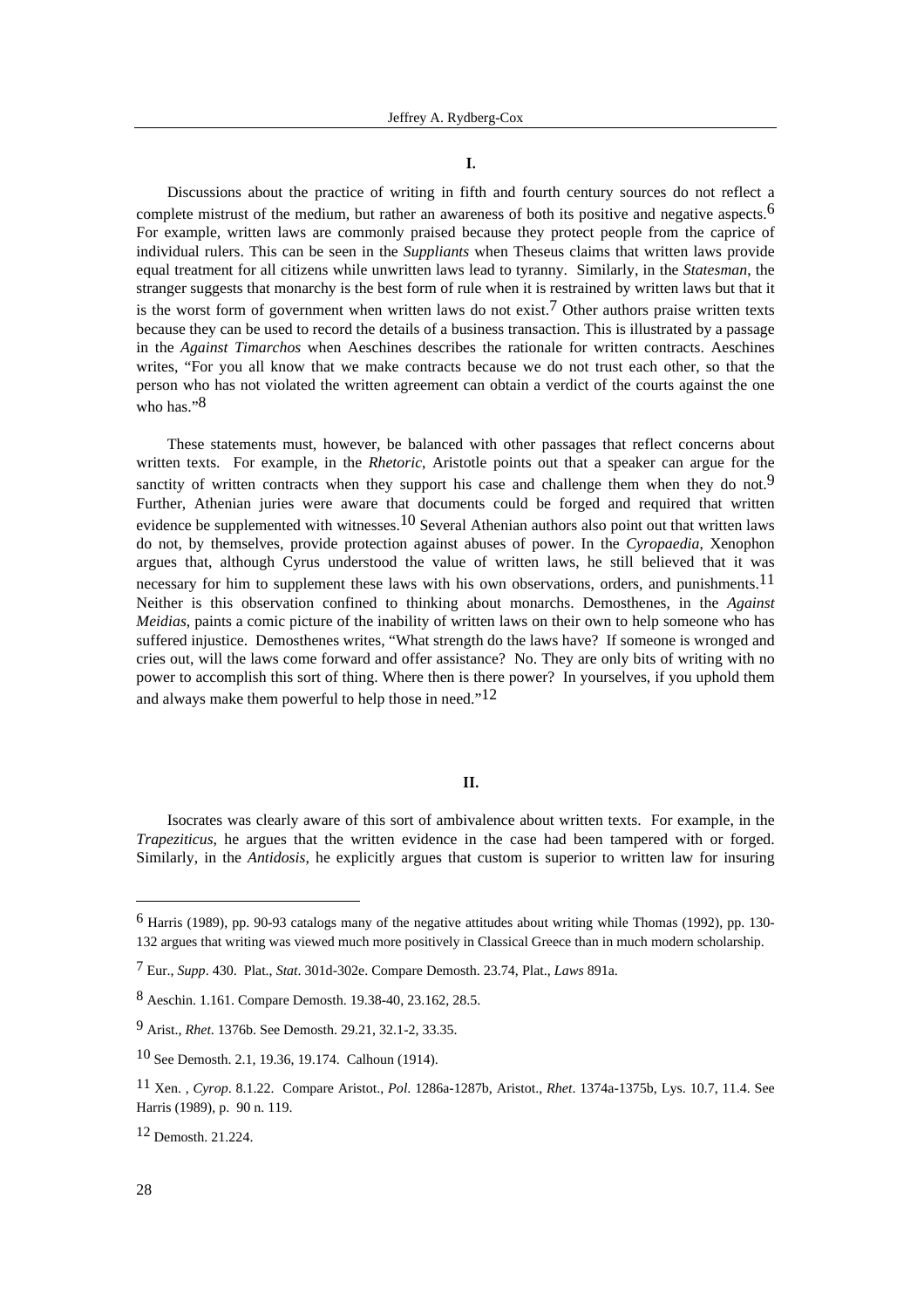virtuous behavior and fair treatment.<sup>13</sup> In addition to these general concerns about writing, Isocrates also points to two problems with written texts that would have directly influenced his ability to persuade his audiences: 1) the connection of writing to epideictic exercises and 2) the loss of the author as a mediator between arguments and their audiences. The connection between writing and epideictic exercises creates a problem for Isocrates because audiences expected written texts to be sophistic displays rather than serious political advice. This horizon of expectation for a written text is illustrated by Aristotle's claim that writing is the most appropriate medium for an epideictic work.<sup>14</sup> Similarly, in the *Phaedrus*, Phaedrus tells Socrates that 'politicians' are not willing to commit their speeches to writing because they do not want to be confused with the sophists. Phaedrus claims, "You surely know that the most powerful and august men in our cities feel shame if they write speeches and leave behind their writings because they fear that those of later times might call them sophists."<sup>15</sup>

Isocrates had to address these sorts of perceptions so that his audiences would take his written political advice seriously. Thus, in the beginning of his letter to Dionysius, he laments that he was compelled to send his advice in a letter and risk that his text would be perceived as an artistic composition and not as practical advice. Isocrates writes,

*I know that when attempting to give advice, it is far better not to converse through writing but to come in person, not only because it is easier for someone who is present to discuss the same affairs with someone else who is present than to expound them in a letter, but also because everyone trusts a person who is speaking more than one who is writing because they listen to a speaker as if he were giving practical advice but they listen to a writer as if he were making an artistic display.*16

Similarly, in the *To Philip*, Isocrates asks Philip to lay aside his preconception that written texts are only written for display or gain and to understand his written text as serious political advice. Isocrates writes, "The difference in the persuasive effect of spoken arguments and texts that are read out loud does not escape me. Neither does the fact that everyone assumes that the former are spoken about serious and pressing matters while the latter are written with an eye towards display and personal gain."17

The second problem with written texts that Isocrates acknowledges is the loss of the author as a mediator between the audience and the content of an argument.<sup>18</sup> In broad outlines. Isocrates echoes the criticisms of writing found in Alcidamas' *Against the Sophists*, Plato's *Phaedrus*, and Demosthenes' first letter. In *Against the Sophists*, Alcidamas argues that written works are inferior to those that are spoken because they lack the advantage of  $\kappa \alpha \rho \tilde{\varphi}_S$  and, therefore, they cannot use to

<sup>13</sup> Isoc. 17.34; 7.40.

<sup>14</sup> Aristot., *Rhet*. 1414a.

<sup>15</sup> Plat., *Ph.* 257d-e.

<sup>16</sup> Isoc. ,*Epist*. 1.2.

 $17$  Isoc. 5.25.

<sup>18</sup> Svenbro (1993), pp. 8-64 offers an interesting discussion of this problem .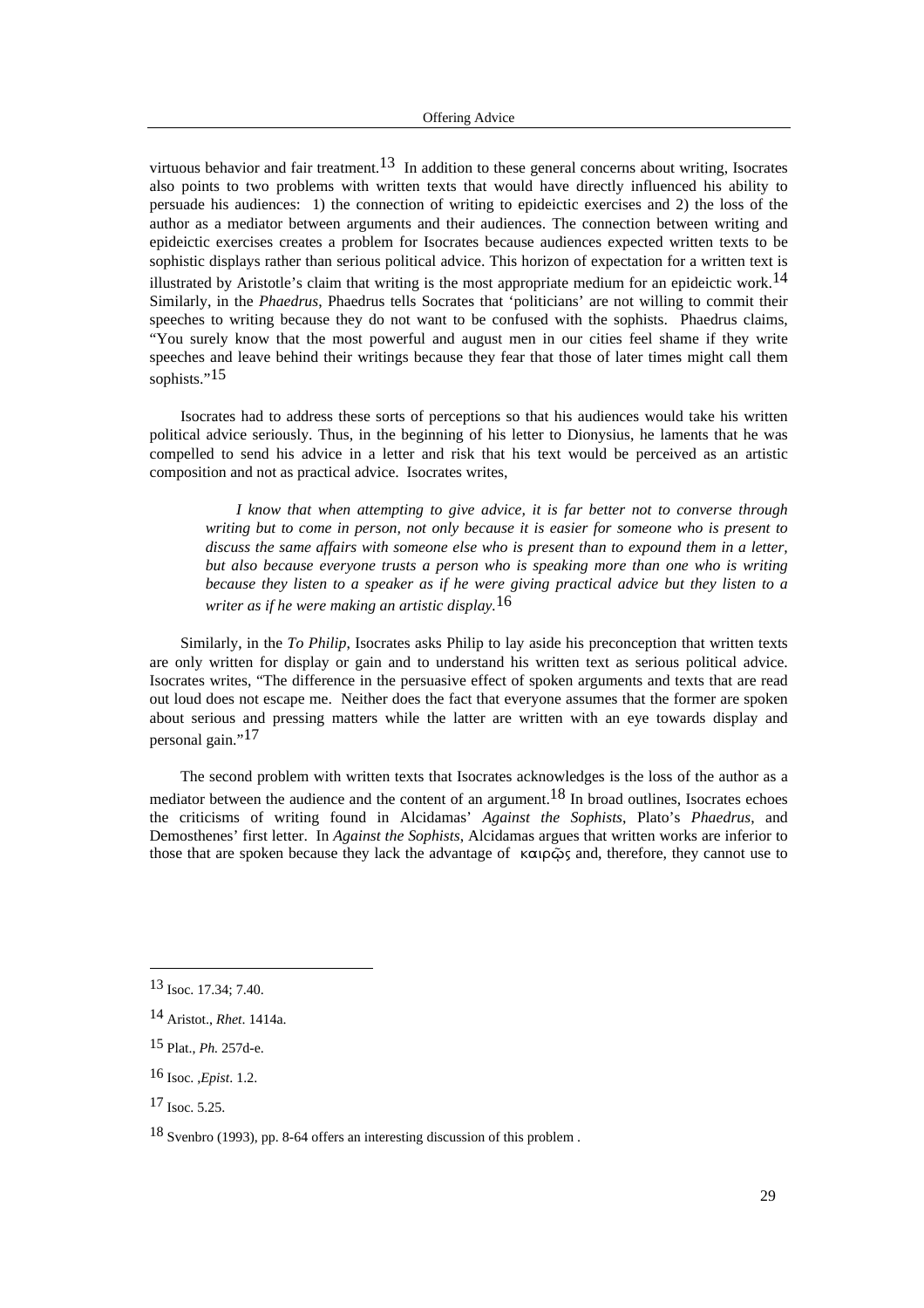their advantage situations that arise during the delivery of a speech.<sup>19</sup> Alcidamas further suggests that only a person delivering a speech can respond to questions or apologize for any offenses on the spot while the author of a written text must wait for another occasion to address the same audience.<sup>20</sup> Similarly, in the *Phaedrus*, Plato claims that after an argument has been written down, it is shared among those who do not understand it. Because a written text cannot answer questions or defend itself after it has been shared, the arguments contained in the text become hopelessly distorted.21 Finally, in his first letter to the Athenian assembly, Demosthenes discusses the difficulties of using a letter to address the assembly that arise from the fact that he will not be able to respond to the audience during its delivery. Demosthenes writes,

*It is difficult for advice conveyed in a letter to remain in front of you because it is customary for many of you to oppose suggestions without waiting to understand them. In fact it is possible for a speaker to perceive what you want to hear and easily correct your misunderstandings. Written texts have no similar resources against those who cry out against it.*22

Isocrates also echoes these claims in several of his works. For example, in the *To Philip*, Isocrates argues that when someone other than an author reads a text out loud, it looses the persuasive advantages of  $\kappa \alpha_1 \rho \tilde{\omega}_5$ . <sup>23</sup> This assertion sets an important thematic tone for the work because, throughout the *To Philip*, Isocrates claims that considerations of  $\kappa \alpha \rho \tilde{\omega}$  have caused him to take up or pass over topics. Similarly, in his letter to Dionysius, Isocrates asks that his letter be read favorably even though he is not present to clarify any of his arguments. Isocrates writes,

*When people are gathered together and something that is said is either not clear or not believed, when the speaker is present, he can respond to both situations by going through the argument. When an argument is placed in writing or in letters, this opportunity for clarification does not exist because when the writer is absent, the support of a defender is also absent*. 24

Finally, Isocrates extends his concern about the loss of the author who can support his arguments, to the loss of other elements that the author's presence can provide. For example, in the *To Philip*,

23 Isoc. 5.25-26.

24 Isoc., *Epist*. 1.3

<sup>19</sup> For this interpretation of Alcidamas' argument, see Poulakos (1993), p. 65. See Hansen (1987), pp. 70-71 for a discussion of the types of interruption that a speaker could expect when speaking in the assembly and the law courts.

<sup>20</sup> Alcidamas, *Against the Sophists* 10-11. Alcidamas' short work is frequently cited but rarely discussed in detail. For the text with a complete bibliography, see Avezzu (1982).

<sup>21</sup> Plat., *Phaed*. 274b-277a. See Süss (1910), pp. 34-35. Ford (1993) very cleverly connects the implications of this argument to the appearance of Protagoras' head to answer Socrates' criticism of his work in the *Theaetetus*.

<sup>22</sup> Demosth., *Epist*. 1.3. Demosthenes' complaint is of a more practical nature than those of Alcidamas or Plato. Heckling speakers seems to have been a common practice in the Athenian assembly. For example, at the beginning of the *Acharnians*, Dikaeopolis claims that he had come to the Pnyx early so that he could obtain the best seat for interrupting the speakers who proposed any thing other than peace (Aristoph., *Ach.* 37-38). Isocrates and Demosthenes complain of this in several of their works (Isoc. 8.1-5, 10-11, 26-28, 39 & 62-66. Demosth. 18.143, 19.23) while Aeschines similarly laments that the law against this sort of behavior was not enforced (Aeschin. 3.2). See Hansen (1987), p. 71 with n. 461.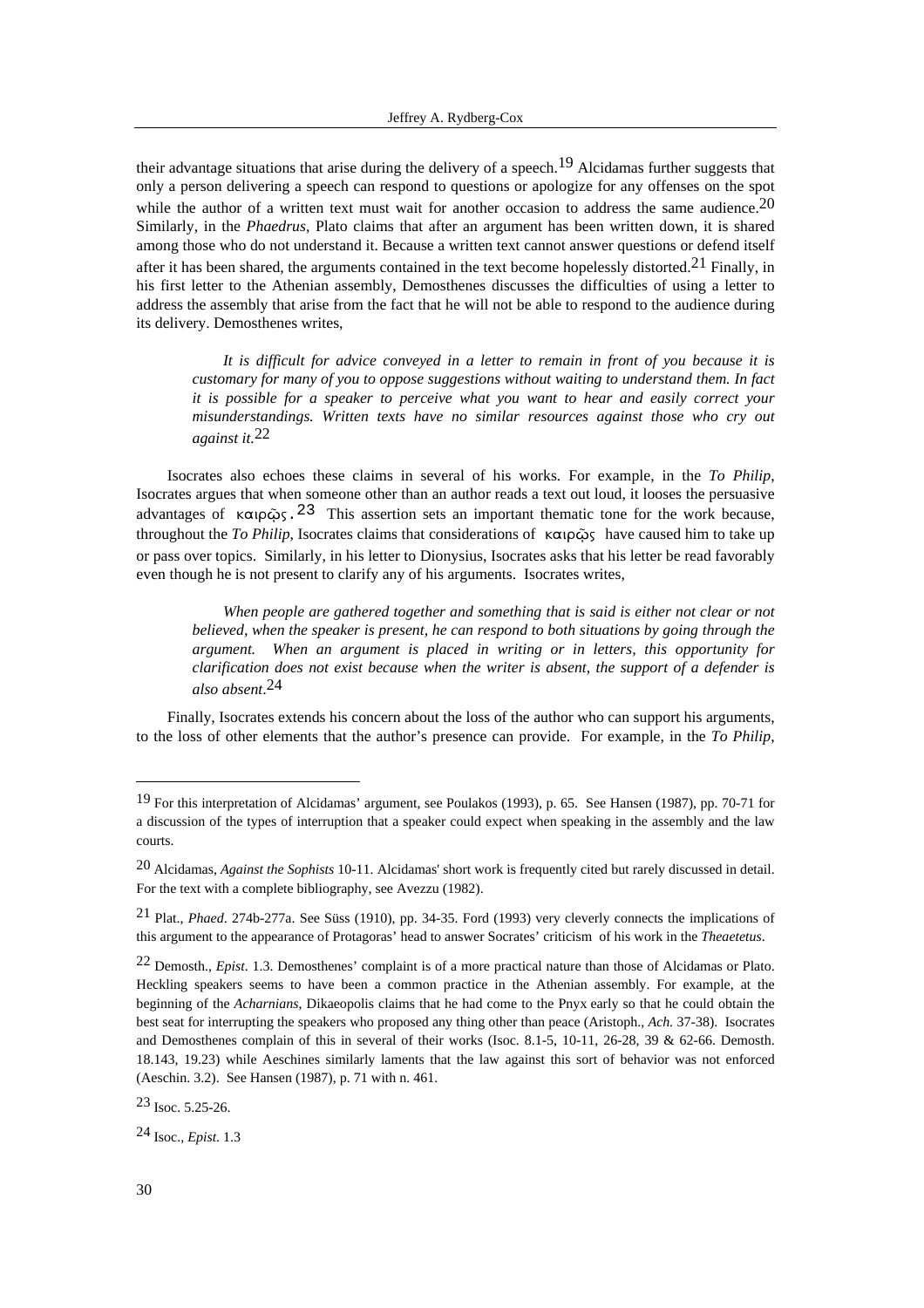Isocrates claims that a written text lacks other important qualities that contribute to an oration's persuasive effect, such as the speaker's prestige and his control over the work's rhythms, emphases, and inflections.25

## **III.**

How, then, does Isocrates create a favorable environment for the reception of his written texts? In works addressed to people outside of Athens, one of the ways that Isocrates accomplishes this goal is by presenting his texts as a guest gift, or as a token of the guest friend relationship. Gabriel Herman has demonstrated that guest-friendship continued as a powerful mechanism for alliance among members of the upper classes in different cities during the classical period. Herman argues,

*When during the eighth and seventh centuries B.C. the contours of the city-state were gradually drawn, the ancient world was criss-crossed with an extensive network of personal alliances linking together all sorts of apolitical bodies (households, tribes, bands, etc.). The city framework superimposed itself upon this existing network ... When the city finally became established as the dominant form of organization, dense webs of guest-friendship still stretched beyond its bounds*. 26

The continuing presence of guest friendship in the fourth century can be seen in several orators' appeals to the ideals of guest-friendship to support their arguments.<sup>27</sup> For example, in Antiphon's *Prosecution of the Stepmother*, the speaker presents himself as a pious and dutiful son and his stepmother as impious; he supports this claim by describing the murder of his father and Philoneos in terms that suggest that she had defiled the guest-friend relationship between the two men.<sup>28</sup> Similarly, in the *Panathenaicus*, Isocrates equates the murder of a guest-friend with the murder of a father or a brother.29

Isocrates exploits the continuing practice of guest friendship in his works in order to mitigate his audiences' concerns about his use of writing. Isocrates adopts the language of guest friendship in his works to present them as part of this larger cultural practice. For example, in the introduction of the *To Demonicus*, Isocrates claims that he is sending the text as a token of his friendship with Demonicus and his family.30 Similarly, in the opening of the *To Nicocles*, Isocrates describes his text as a guest gift that is more valuable than the items of bronze and gold that other men offer the king.<sup>31</sup> The idea that Isocrates intended this comparison to suggest that his text should be seen as a guest gift is supported by a passage in the *Antidosis* where Isocrates claims that he has been criticized in Athens because he had received gifts from Nicocles.<sup>32</sup> Because the guest-friend relationship involved

 $25$  Isoc. 5.26.

<sup>26</sup> Herman (1987), p. 124.

<sup>27</sup> See Herman (1987), p. 141.

<sup>28</sup> See Antiph. 1.1-19. Compare Aeschin. 3.224.

<sup>29</sup> Isoc. 12.121. See also Isoc. 4.152 and 19.10-22.

<sup>30</sup> Isoc. 1.2.

<sup>31</sup> Isoc. 2.1.

<sup>32</sup> Isoc. 15.40.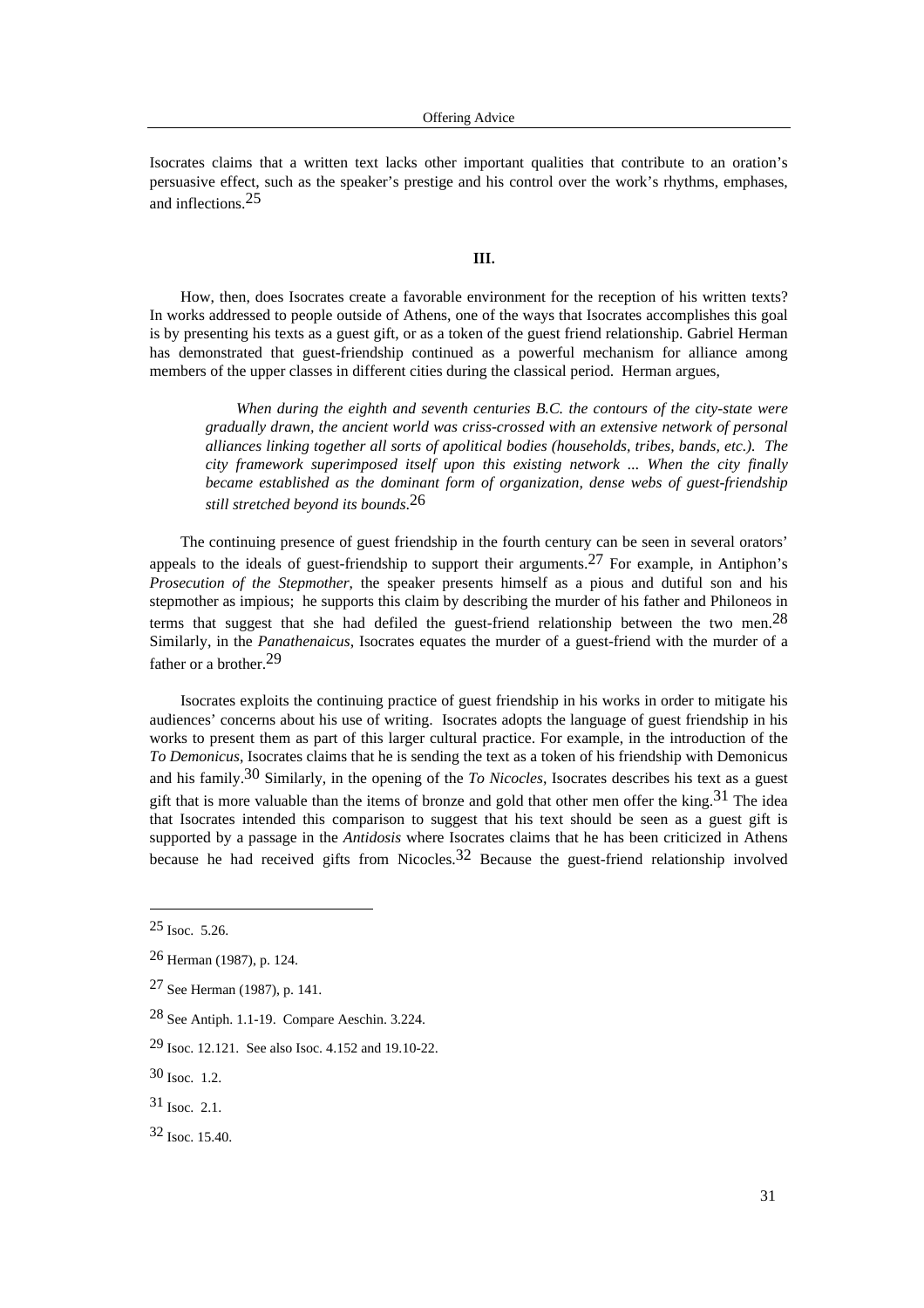reciprocal gift exchange among the parties, and these two passages imply that such reciprocal gift giving took place, we can conclude that Isocrates' wanted his audiences to understand his relationship with Nicocles as one of guest-friendship. Further, one of the salient features of guest-friendship in the classical period was the fact that this relationship was viewed with suspicion by the *polis* because it was a mechanism for alliances between people in different city states and these alliances could undermine a person's loyalty to his own city.<sup>33</sup> Isocrates' defends himself against this criticism by claiming that he had followed a democratic ideology in all of his dealings with Nicocles rather than by denying that theirs was a guest-friend relationship. This fact also suggests that Isocrates wanted his audiences to believe that he shared such relationship with Nicocles.  $34$ 

While these passages attest to Isocrates' invocation of guest-friendship to obtain the good will of his audience, the connection between this tactic and his use of writing remains to be seen. In several passages, Isocrates explicitly connects some of his concerns about written texts with the paradigm of guest friendship. For example, in his sixth letter, Isocrates responds to a request from the children of Jason of Pherae to come and advise them how to rule. Isocrates first invokes the friendship between himself and their father as a reason that he would be willing to offer such advice but declines to come. In this passage, Isocrates explicitly argues that his guest friendship with the recipients should mitigate their perception that his written text was simply a sophistic display. Isocrates writes, "Do not think that I wrote this letter because I wanted to make a rhetorical display (ἕπέδειξις) instead of writing it on account of your friendship."35 Similarly, in his letter to Timotheus, Isocrates invokes the long standing guest-friend relationship between their two families to justify the fact that he is offering his advice in a letter instead of delivering it in person.36

This presentation of his texts as guest gifts has a further effect in Isocrates' works; it imposes a reciprocal obligation of being persuaded on the recipient. As noted above, one of the key elements of guest-friendship is the obligation of reciprocal gift exchange among the parties involved. Isocrates does not, however, seek material gifts in exchange for his advice, but rather he seeks the acceptance of his advice. In this spirit, Isocrates tells Demonicus that it is as foolish to reject the good advice found in his discourse as to reject the other material gifts offered by his friends.37 Similarly, Isocrates concludes his address to Nicocles by re-invoking the image of his text as a guest gift and then encouraging Nicocles to show his acceptance of the gift by responding positively to his advice.<sup>38</sup> Finally, in the conclusion of his letter to Timotheus, Isocrates suggests that adopting the advice in his letter would indicate a renewal of the guest friend relationship between the two men.<sup>39</sup>

<sup>33</sup> This phenomenon is illustrated in Thucydides' history when Pericles warns the Athenians that Archidamus might not pillage his land because of the ties of guest-friendship between the two men. In order to dispel any suspicion that this might cause, Pericles promises to give his land to the public treasury should the Spartans leave it intact (Thuc. 2.13.1)

<sup>34</sup> Isoc. 15.67-72.

<sup>35</sup> Isoc., *Epist*. 6.4.

<sup>36</sup> Isoc., *Epist*. 7.1, 7.10.

<sup>37</sup> Isoc. 1.18.

<sup>38</sup> Isoc. 2.53-54.

<sup>39</sup> Isoc., *Epist*. 7.13.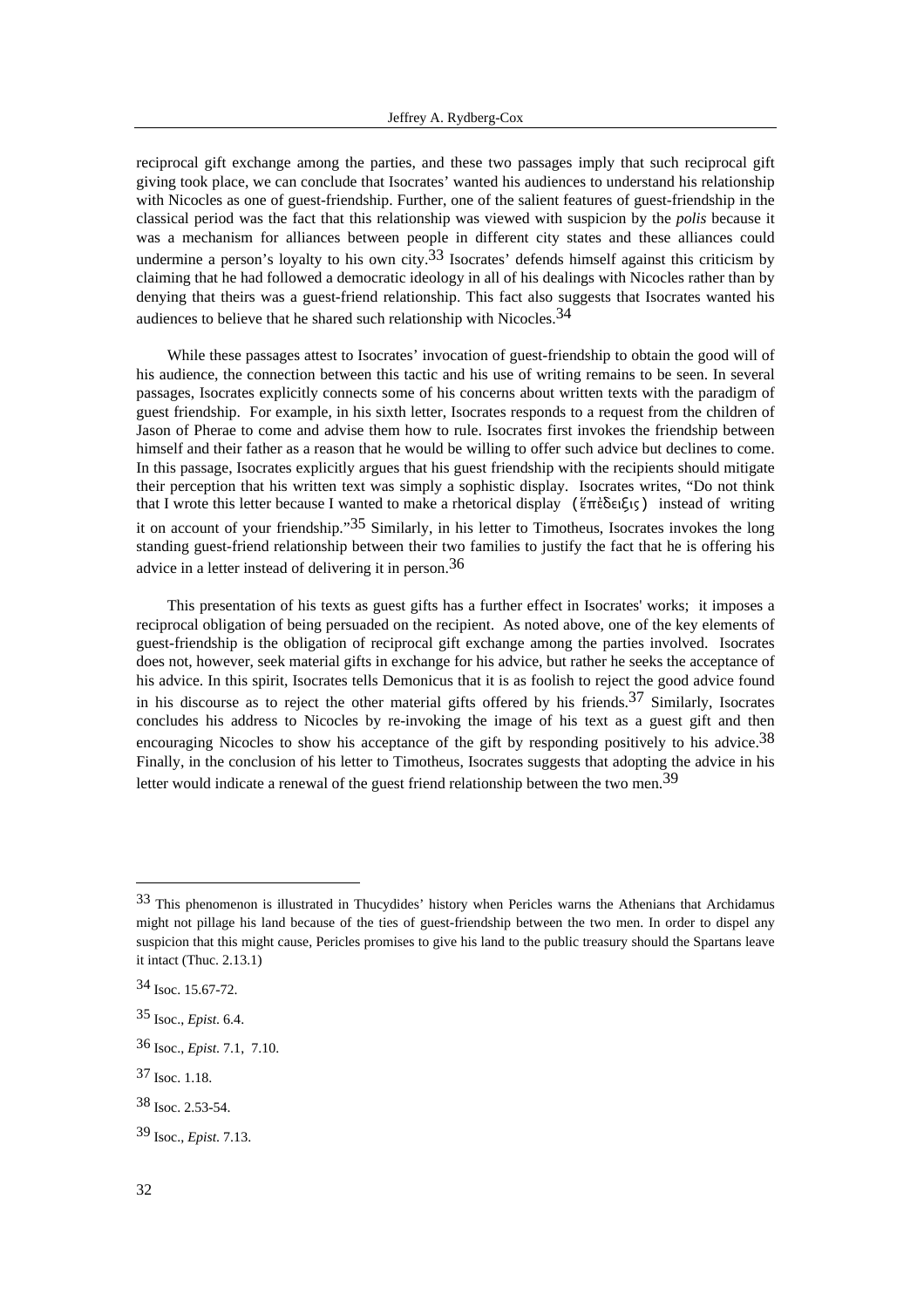# IV.

Thus, by presenting his texts as tokens of the guest friend relationship, Isocrates hopes to eliminate some of the tension surrounding his use of writing as a medium for communicating his political advice and also to increase the persuasive effect of his works by establishing persuasion as the reciprocal obligation imposed by the gift of text. Isocrates' use of this strategy allows us to see in detail one of the ways that an orator can invoke shared cultural practices to increase the persuasive effect of his works. As noted above, the invocation of the customs surrounding guest-friendship to support an argument is common in Greek rhetoric. Isocrates' use of this paradigm is, however, more interesting than the simple manipulation of a rhetorical *topos* because of the way that he connects this idea with the use of an emerging communication technology. Rather than directly engaging in debate with authors such as Alcidamas or Plato, Isocrates invokes an alternate context that allows his audiences to accept his use of written texts and give a fair hearing to his thoughts. In this respect, Isocrates' situation is, perhaps, not far removed from our own. We are in the midst of similar negotiations about the value of electronic texts; proponents of digital journals and libraries must navigate similar tensions surrounding the emergence of electronic publication. The ability of any person to publish almost any thing on the world wide web easily and cheaply is very attractive to both authors and publishers. This same feature of electronic publication, however, also calls into question the value of any electronic publications. Thus, in order to mitigate these concerns, electronic journals can adopt the language and practices of established journals and scholars such as copyright and peer review and, in a manner similar to Isocrates, attempt to establish the legitimacy of their own emerging communication technology.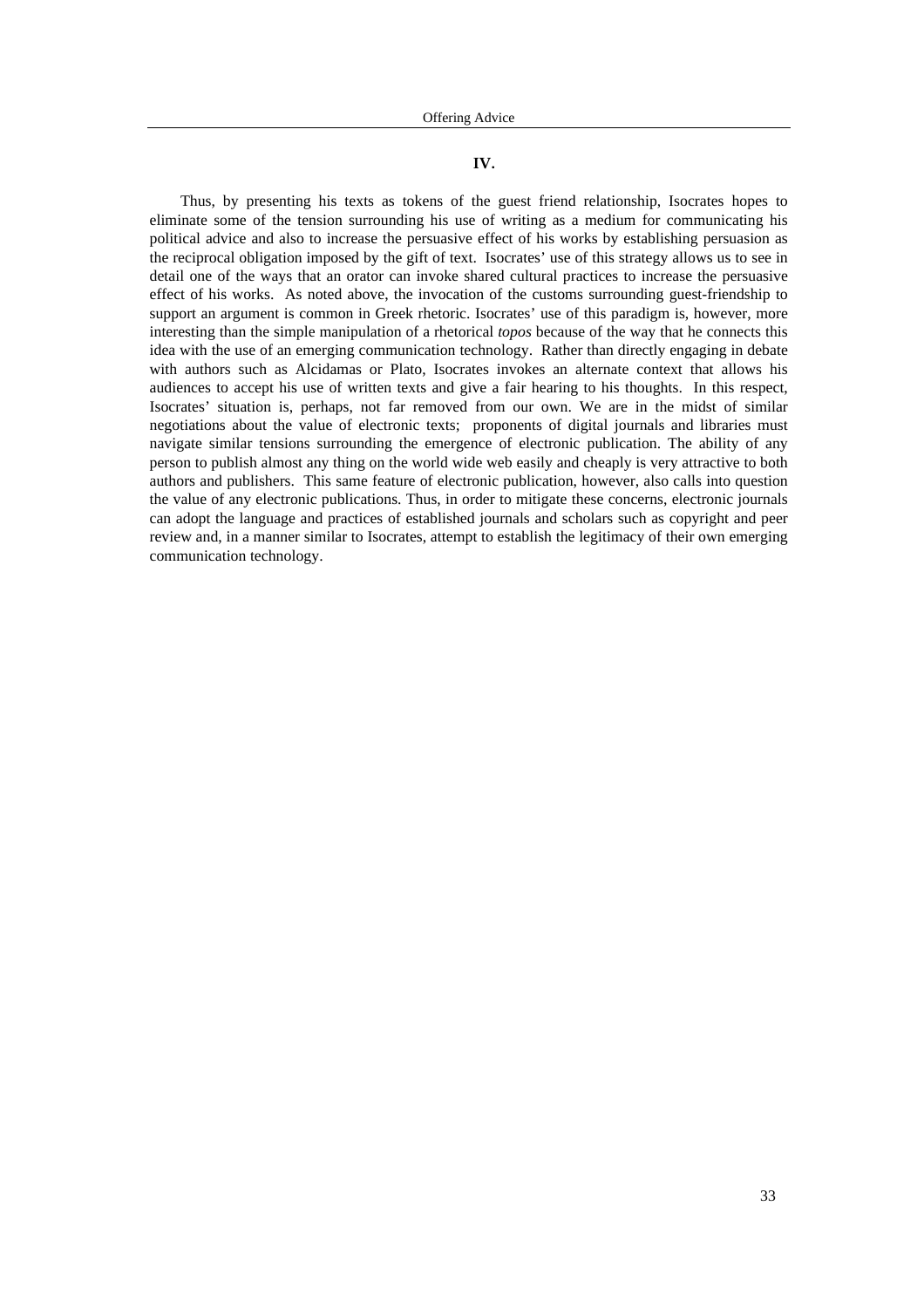#### **BIBLIOGRAPHY**

Alexander, L., "The Living Voice: Scepticisim Towards the Written Word in Early Christian and in Graeco-Roman Texts" /in:/ *The Bible in Three Dimensions*, eds. D.J.A. Clines, S.E. Fowl, and S.E. Porter, Sheffield 1990, pp. 221-47

Avezzu, G., *Alcidamas: Orazioni e Frammenti,* Roma: "L'Erma" di Bretschneider 1982.

Calhoun, G.M., "Documentary Frauds in Litigation in Athens", *CP* 9 (1914), pp. 134- 44.

Crane, Gregory, *The Blinded Eye: Thucydides and the New Written Word,* Lanham: Rowman and Littlefield 1996.

Edmunds, L., "Thucydides in the Act of Writing" /in:/ *Tradizione e Innovazione nella Cultura Greca*, ed. R. Pretagostini, Rome: GEI 1993.

Ford, Andrew, "The Price of Art in Isocrates: Formalism and the Escape from Politics" /in:/ *Rethinking the History of Rhetoric: Multidisciplinary Essays on the Rhetorical Tradition*, ed. Takis Poulakos, Boulder: Westview Press 1993, pp. 31-52.

Hansen, M.H., *The Athenian Assembly in the Age of Demosthenes,* Oxford: Basil Blackwell 1987.

Harris, W.V., *Ancient Literacy,* Cambridge: Harvard University Press 1989.

Herman, Gabriel, *Ritualised Friendship and the Greek City,* Cambridge: Cambridge University Press 1987.

Longo, O., "Scrivere in Tucidide: Comunicazione e Ideologia" /in:/ *Studi in onore di Anthos Ardizzoni*, Rome: 1978, pp. 519-554.

Lowe, N.J., "Aristophanes' Books", *Annals of Scholarship* 10.1 (1993), pp. 63-85.

Poulakos, John, "Terms for Sophistical Rhetoric" /in:/ *Rethinking the History of Rhetoric: Multidisciplinary Essays on the Rhetorical Tradition*, ed. Takis Poulakos, Boulder: Westview Press 1993.

Steiner, Deborah, *The Tyrant's Writ: Myths and Images of Writing in Ancient Greece,* Princeton: Princeton University Press 1993.

Süss, Wilhelm, *Ethos: Studien zur Älteren Griechischen Rhetorik,* Leipzig: Teubner 1910.